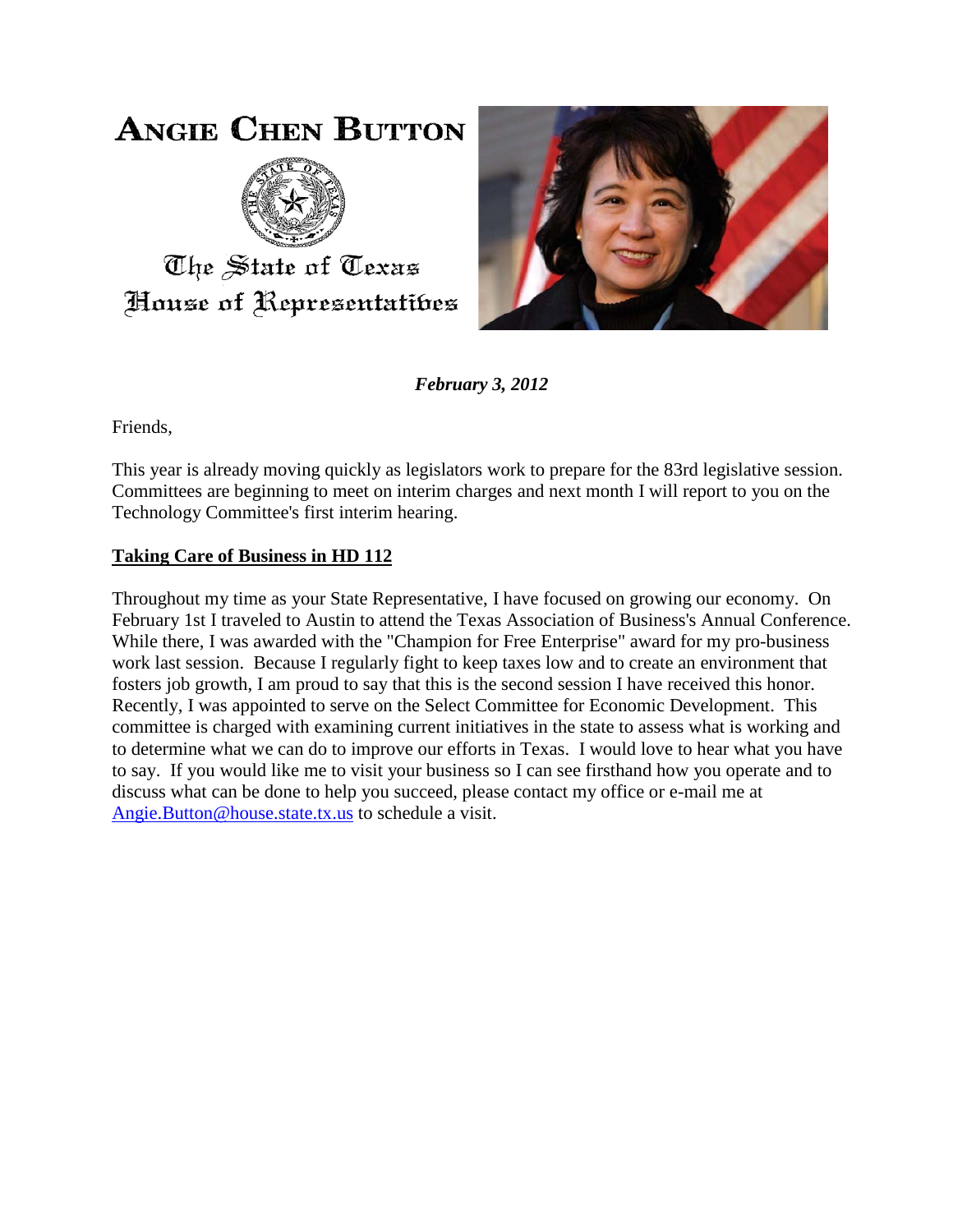

**Here I am at the Ron Patterson Insurance Open House on January 19, 2012. On my right: Ron Taylor, Chairman of the Board of the Richardson Chamber of Commerce, and on my left: Ben Patterson, Holly Beers and Melissa Harvey with Ron Patterson Insurance.**



**On January 26, 2012 I attended the Freese and Nichols Ribbon Cutting Hosted by the Richardson Chamber of Commerce. Behind me is Richardson City Councilman Kendal Hartley. To my left are Richardson City Councilmen Mark Solomon and Amir Omar. To my immediate right is Richardson Mayor Bob Townsend, further right Richardson City Manager Bill Keffler, and furthest right Richardson Chamber of Commerce President & CEO Bill Sproull.**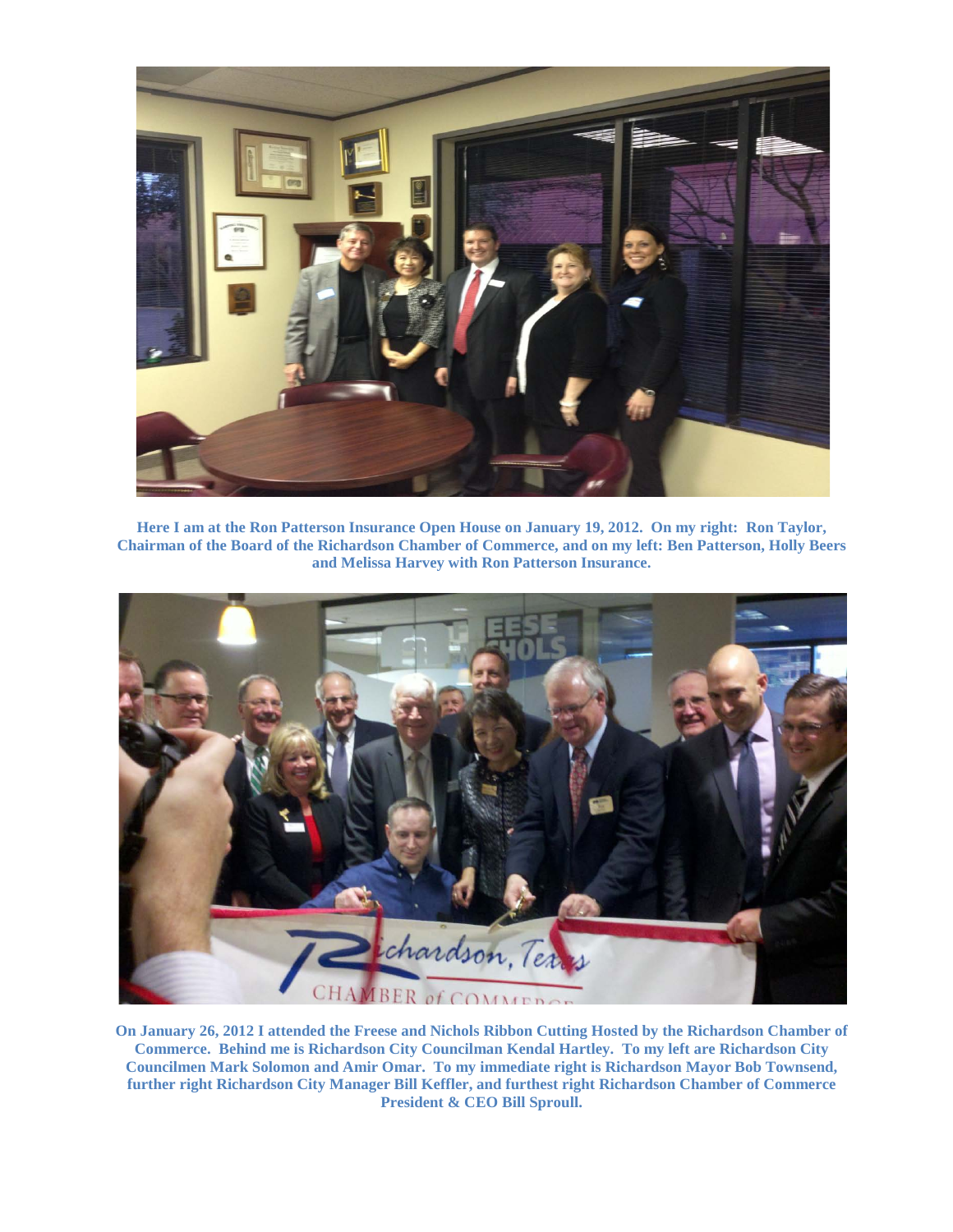Freese and Nichols expanded its Energy Group in Richardson, Texas. The company has opened a 13,438-square-foot site in Greenway Plaza III at 2100 Lakeside Boulevard. The move will help Freese and Nichols meet increased demand for the firm's natural gas and oil pipeline services.

The firm plans to increase its presence in the oil and gas industry by expanding its capabilities to provide a full range of services for producers and mid-stream clients in the Barnett Shale and Eagle Ford Shale. Demand surpassed original expectations, resulting in the need for a larger space. Within six months, the firm hit its maximum capacity in the Richardson office with 26 employees. Freese and Nichols will move these employees to the new location, and anticipates adding 10-12 new positions by the end of 2013, most likely mechanical and chemical engineers, CAD technicians and designers.

## **Redistricting**

The redistricting process has been confusing to many people so I would like to take this opportunity to provide a bit of background information and to let you know where the process currently stands. The legislative maps were originally drawn by the State Legislature and signed by the Governor. Various plaintiffs' groups filed suit against the State of Texas to prevent elections using the legislatively drawn maps.

The case proceeded to a trial with Attorney General Abbott and his team defending the State of Texas and its maps. The plaintiffs sought and received from the San Antonio three-judge panel, an injunction preventing the maps enacted by the legislature from being used in the 2012 elections prior to being pre-cleared under Section 5 of the Voting Rights Act. Due to this injunction, interim maps had to be drawn, and were issued by this same court last November.

The AG then appealed the three-judge panel's decision issuing interim maps. That effort was successful and the Supreme Court remanded the case back to the San Antonio three-judge panel for further action.

The three-judge panel is only considering interim maps, not final maps. This is an important distinction, but it is confusing to many. When the legislative maps were challenged, the threejudge panel was tasked with getting a preliminary ruling on maps because a final ruling could not be issued until all the potential legal challenges are resolved, including challenges to the maps before a different three-judge panel in Washington D.C. which is dealing with alleged violations of Section 5 of the Voting Rights Act.

When the Supreme Court issued its opinion, it ruled that the three-judge panel had gone too far in redrawing the maps. However, there were challenges to the legislatively drawn maps on the basis of alleged violations of the Voting Rights Act - Sections 2 and 5 in particular. The Supreme Court indicated that the San Antonio three-judge panel could not presume that the legislative map violated those sections without first having a judicial determination of that fact. The Supreme Court also indicated that the three judge panel could alter the legislative lines if they determined there was "reasonable probability" that the maps would be found in violation of the Voting Rights Act.

Since there is no guarantee that there will be a ruling in time to accomplish a timely primary election and since the Supreme Court did not say to wait on that ruling, the Attorney General's office has been pushing for an immediate decision by the San Antonio three-judge panel.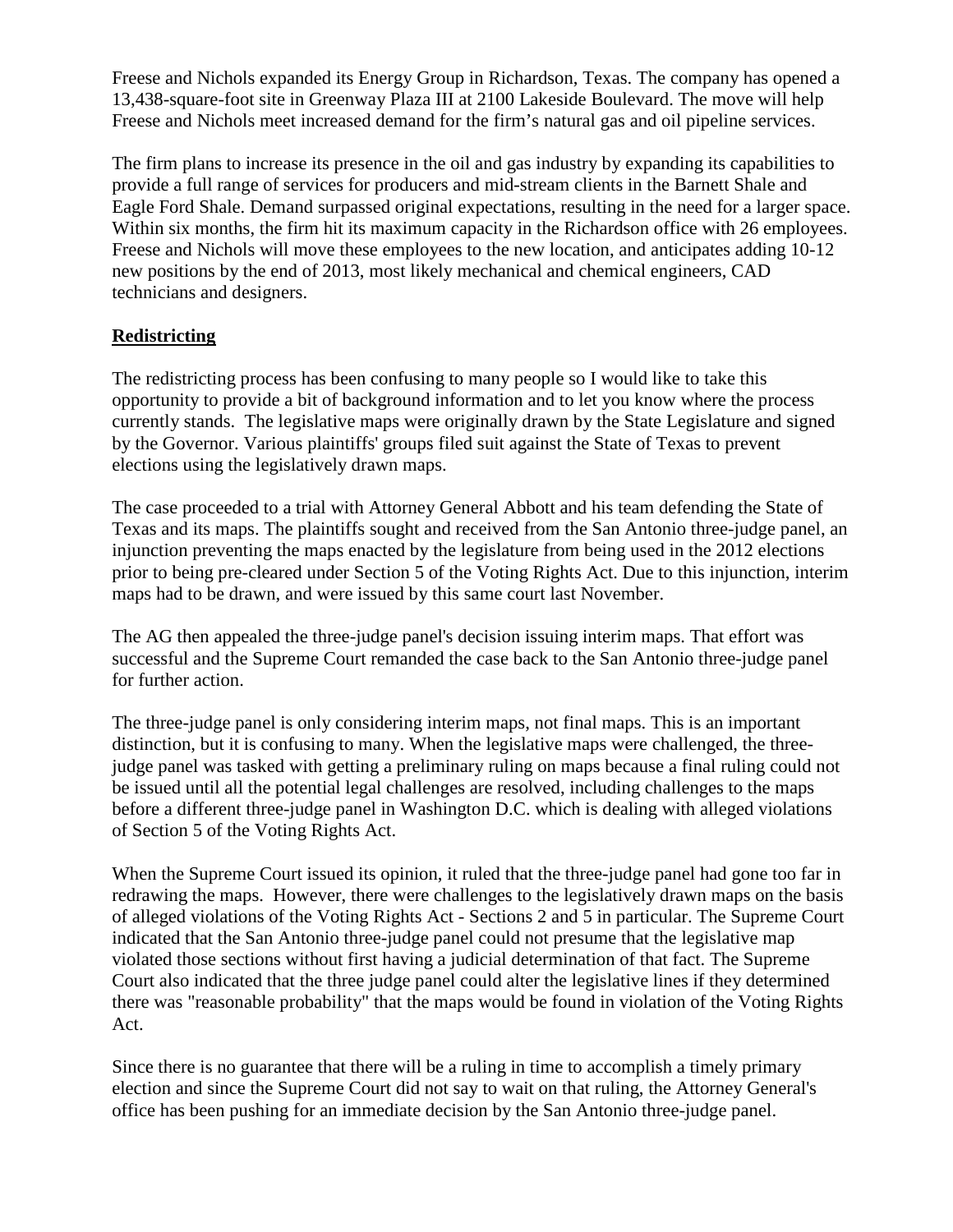One important fact about the Supreme Court's decision is that when the Supreme Court ruled that the San Antonio three-judge panel's maps were stayed, the Supreme Court did not reinstate the legislature's maps, but instead, gave the task of redrawing maps back to the same San Antonio three-judge panel with the instructions to draw new maps in accordance with the criteria of their decision.

In comments on Friday, the San Antonio three-judge panel signaled that it would be helpful if the Attorney General and the plaintiffs groups would get together and discuss if they can agree on which districts there are areas of disputes over possible violations. By narrowing the number of contentious districts to a manageable number, it increases the likelihood that the San Antonio three-judge panel will be able to draw maps in time for an April primary.

The Court has stated that if the districts in dispute can be narrowed down, and if there is some agreement as to what is not in dispute by February 6, that there is still a good chance that Texas can have an April 3rd primary as long as the San Antonio three-judge panel can draw lines by February 6th.

We should know if we can have an April 3rd primary by the end of the day on Monday, February 6th.

## **Around the District**

So far 2012 has been a wonderful and busy year and it is just getting started! Eric Evans, CEO of Lake Pointe Health Network gave an informative speech at the Rowlett Chamber of Commerce's January monthly luncheon. It was wonderful meeting Dr. Lawrence Wolinsky, the new Dean of Texas A&M's Health Science Center Baylor College of Dentistry in Dallas. Attending the City of Richardson's State of the City Address is always an informative event. I am proud of the impressive accomplishments Richardson made in 2011. One of the six accomplishments Mayor Townsend mentioned in his address included, Richardson being named as the International Business Capital of North Texas by the state legislature. I was glad to author the legislation last session to make that happen. Learning about the exciting economic development taking place in our area was very interesting at the Dallas Regional Chamber's annual meeting. The Garland Chamber of Commerce held a terrific annual banquet last month. Professor Michael Cox with SMU provided a very good presentation as to why people are moving to Texas. He identified six factors: stable weather patterns, low taxes, right-to-work laws, conservative government spending, reasonable housing prices associated with sensible land-use regulations, and good public schools. I would also like to congratulate the new chamber board members and all the individuals and businesses who received awards that evening. Below are some photos from other events around the district I attended: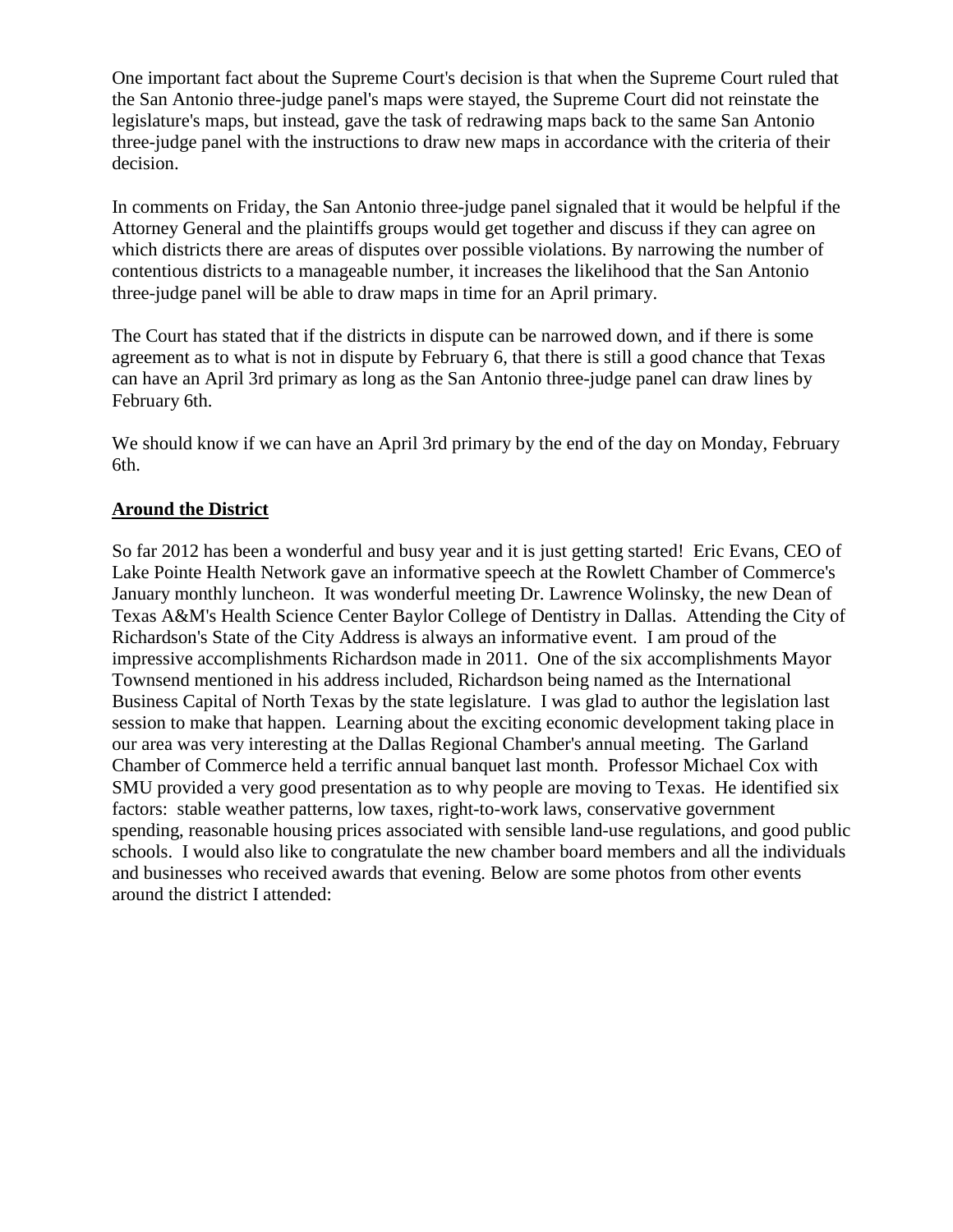

**Congressman Sam Johnson and Richardson Council Member Kendal Hartley at the 2012 DFW Taiwanese Chamber of Commerce annual meeting.**



**I attended the City of Garland Martin Luther King Jr. Parade Hosted by the Garland NAACP. Here I am with Garland Mayor Ronald Jones.**